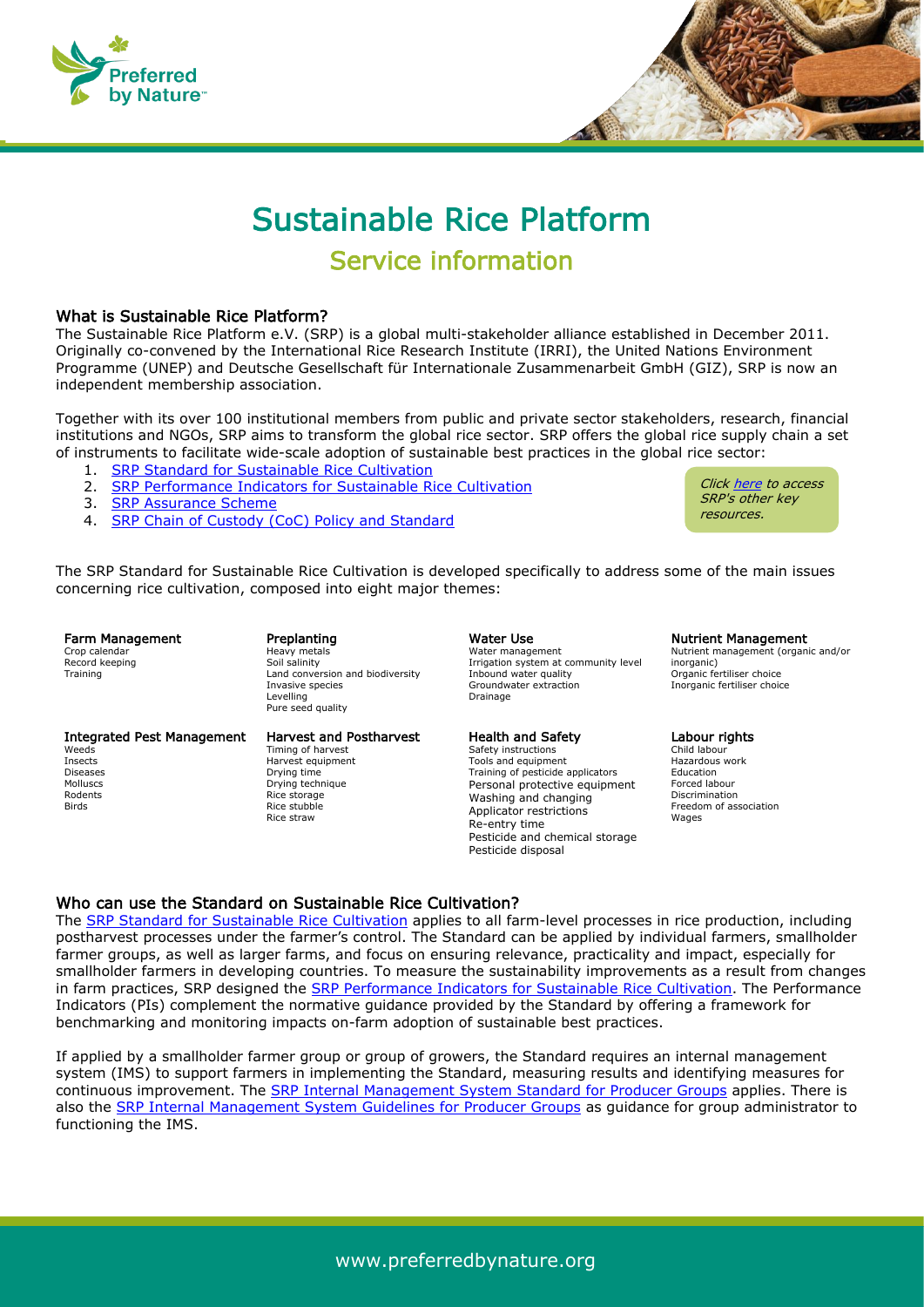

# What does the SRP Standard for Sustainable Rice Cultivation focus on?

SRP's Standard for Sustainable Rice Cultivation is the world's first voluntary sustainability standard for rice production – developed over a 2-year period with broad stakeholder participation. It is used as an inclusive tool for practitioners in public and private sectors to drive wide-scale adoption of climate-smart sustainability best practices among rice smallholders. The Standard contains 41 requirements structured under 8 themes, each aimed at achieving a specific sustainability impact. It is designed for farm-level impact at producer level, each requirement is relevant, practical and under the farmer's control. The SRP Standard is complemented by a set of 12 quantitative PIs.

# What are the objectives of the SRP Standard for Sustainable Rice Cultivation?

The SRP Standard for Sustainable Rice Cultivation supports two objectives:

- It recognises that improving sustainability performance is a journey that itself deserves recognition. However, improvement must be ongoing to maintain a claim of improvement.
- It enables users to claim level of performance. To support this claim, the SRP has defined for each requirement an essential performance level that should be achieved before a claim can be made. This is indicated for each requirement by an asterisk  $(*)$  next to the level of performance. The SRP also recognises that some flexibility in performance should be allowed, taking into account the different contexts, farmer capacities and priorities.

### What is the SRP Performance Indicators for Sustainable Rice Cultivation?

The performance indicators are designed to complement the Standard by measuring changes resulting from adoption of on-farm sustainable rice cultivation. By identifying 'hotspots', the indicators enable users to monitor impacts of adopting climate-smart best practices – as well as other field interventions such as trainings. These tools are being used to develop an evidence base to measure the effectiveness of recommended practices, and to serve as a basis to develop sector-wide benchmarks.

Used together, the SRP Standard and Indicators offer an objective 'working definition' of sustainability that can serve as a normative basis for monitoring and evaluation, policy-making, as well as a benchmark for supply chain assurance schemes.

## What about the SRP Assurance Scheme?

The SRP Assurance Scheme defines rules for actors engaged in measuring compliance or demonstrating improvements, providing demonstrable evidence of compliance with the SRP Standard, PIs and the use of SRP trademarks (Claims, Logos or Label) upon achieving assurance.

The [SRP Assurance Scheme](https://www.sustainablerice.org/wp-content/uploads/2021/07/301-SRP-Assurance-Scheme-v1.3_ND.pdf) came into force in September 2020, replacing all previous versions. The Scheme offers three assurance levels to accommodate a wide range of production modalities, and includes farmer registration in a central SRP database, self-assessments and verification of farmer groups through internal control systems.

### What does the SRP Assurance process entail?

The SRP Assurance Scheme focuses on Verification, is built on a strong internal assessment, and provides registration and self-assessment as a starting point. The SRP Assurance Scheme encourages innovative remote/landscape assessments, participatory schemes, individual producer assessments and producer group schemes using IMS. Verification can be carried out by second or third-party verification bodies whose auditors fulfil the qualification requirements.

In order to promote SRP's aim to drive wide-scale adoption of the Standard and PIs in a value-chain that has limited resources to pay for verification, the Scheme does not include certification for now but focuses on selfassessment and verification by second and third parties. There are three levels of assurance offered under the SRP Assurance Scheme. This way, producers may opt for the level that suits their needs best.